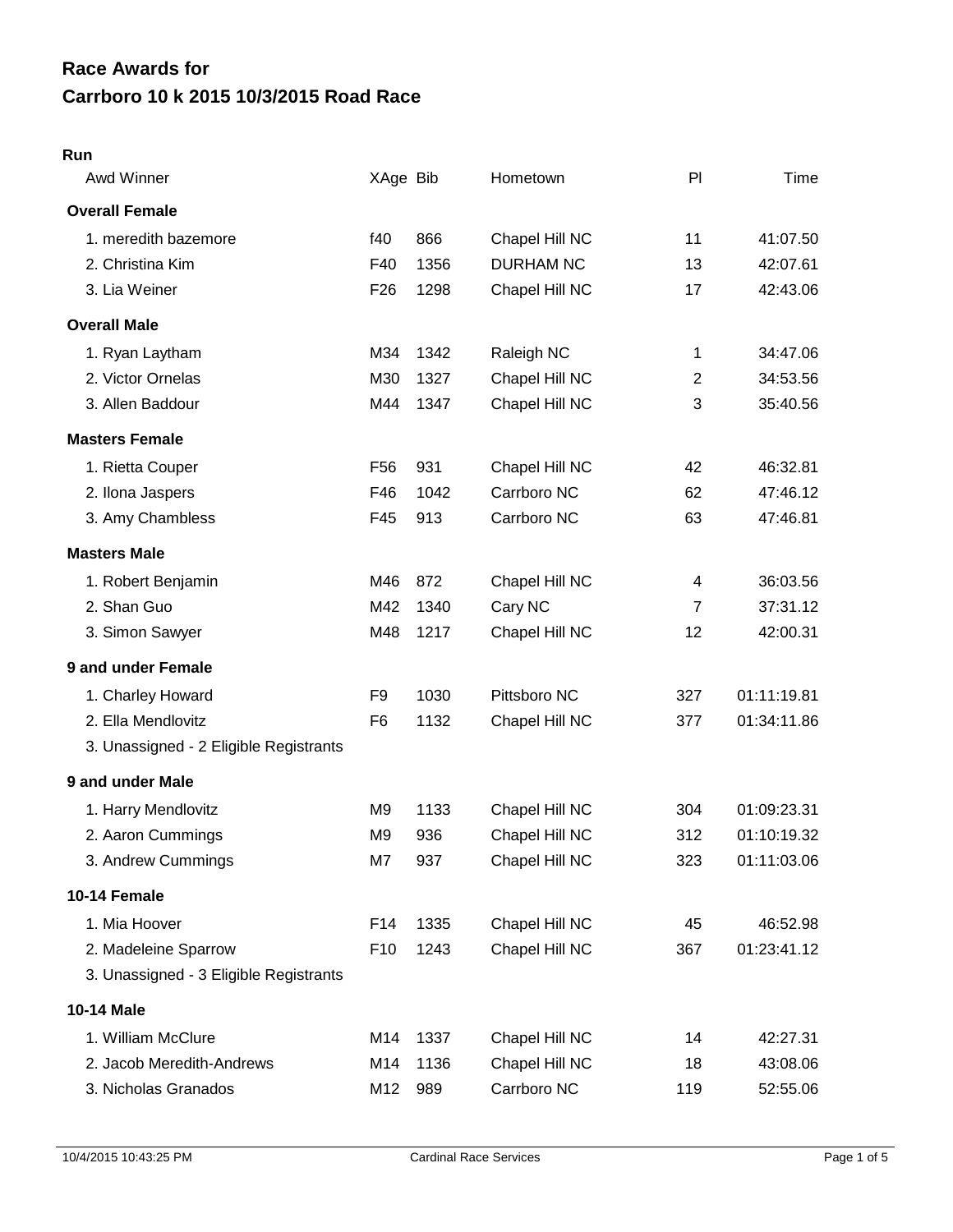#### **15-19 Female**

| 1. Glynis Braun        | F19             | 891  | Philadelphia PA         | 51  | 47:15.31 |
|------------------------|-----------------|------|-------------------------|-----|----------|
| 2. Elizabeth Manguso   | F <sub>18</sub> | 1110 | Chapel Hill NC          | 64  | 47:48.56 |
| 3. Anita Amin          | F <sub>17</sub> | 843  | Chapel Hill NC          | 147 | 55:04.81 |
| <b>15-19 Male</b>      |                 |      |                         |     |          |
| 1. Harry Kmiec         | M16             | 1349 | Chapel Hill NC          | 9   | 40:37.04 |
| 2. Maxwell Patel       | M18             | 1169 | Chapel Hill NC          | 20  | 43:22.78 |
| 3. Anthony Board       | M16             | 880  | <b>DURHAM NC</b>        | 31  | 45:27.57 |
| 20-24 Female           |                 |      |                         |     |          |
| 1. Kagan Griffin       | F <sub>22</sub> | 991  | Durham NC               | 44  | 46:41.06 |
| 2. Margaret Lillie     | F <sub>24</sub> | 1089 | Carrboro NC             | 143 | 54:41.58 |
| 3. Sarah Lineberry     | F24             | 1092 | Carrboro NC             | 160 | 55:51.56 |
| <b>20-24 Male</b>      |                 |      |                         |     |          |
| 1. Harlan Pietz        | M24             | 1176 | Bethesda MD             | 25  | 44:19.06 |
| 2. Seth Bollenbecker   | M20             | 885  | Concord NC              | 89  | 49:47.16 |
| 3. Christopher Eischen | M23             | 961  | Chapel Hill NC          | 135 | 54:08.06 |
| 25-29 Female           |                 |      |                         |     |          |
| 1. Linda Keller        | F <sub>25</sub> | 1055 | Carrboro NC             | 21  | 43:23.32 |
| 2. Laura lafrati       | F <sub>28</sub> | 1039 | Chapel Hill NC          | 24  | 44:09.53 |
| 3. Hope Kilgo          | F <sub>28</sub> | 1059 | Carrboro NC             | 54  | 47:22.56 |
| 25-29 Male             |                 |      |                         |     |          |
| 1. Michael Hogan       | M26             | 1025 | Chapel Hill NC          | 5   | 36:30.62 |
| 2. Reikan Lin          | M25             | 1090 | Carrboro NC             | 6   | 37:18.06 |
| 3. Joshua Blanchard    | M29             | 878  | Carrboro NC             | 109 | 52:09.31 |
| <b>30-34 Female</b>    |                 |      |                         |     |          |
| 1. Elinor Angel        | F30             | 1350 | Cary NC                 | 36  | 45:55.81 |
| 2. Mary Jones          | F34             | 1328 | Durham NC               | 48  | 47:08.06 |
| 3. Pearlie Chong       | F32             | 916  | Chapel Hill NC          | 67  | 47:55.56 |
| 30-34 Male             |                 |      |                         |     |          |
| 1. Scott Houck         | M30             | 1029 | Chapel Hill NC          | 8   | 38:43.40 |
| 2. Adam Garrity        | M31             | 979  | <b>Holly Springs NC</b> | 26  | 44:41.31 |
| 3. Matthew Bader       | M32             | 854  | Durham NC               | 53  | 47:16.82 |
| <b>35-39 Female</b>    |                 |      |                         |     |          |
| 1. Amy Singer          | F38             | 1232 | Hillsborough NC         | 39  | 46:16.25 |
| 2. Jill Marie Hill     | F36             | 1022 | Chapel Hill NC          | 82  | 49:01.06 |
| 3. Elizabeth Evans     | F35             | 968  | Chapel Hill NC          | 83  | 49:05.06 |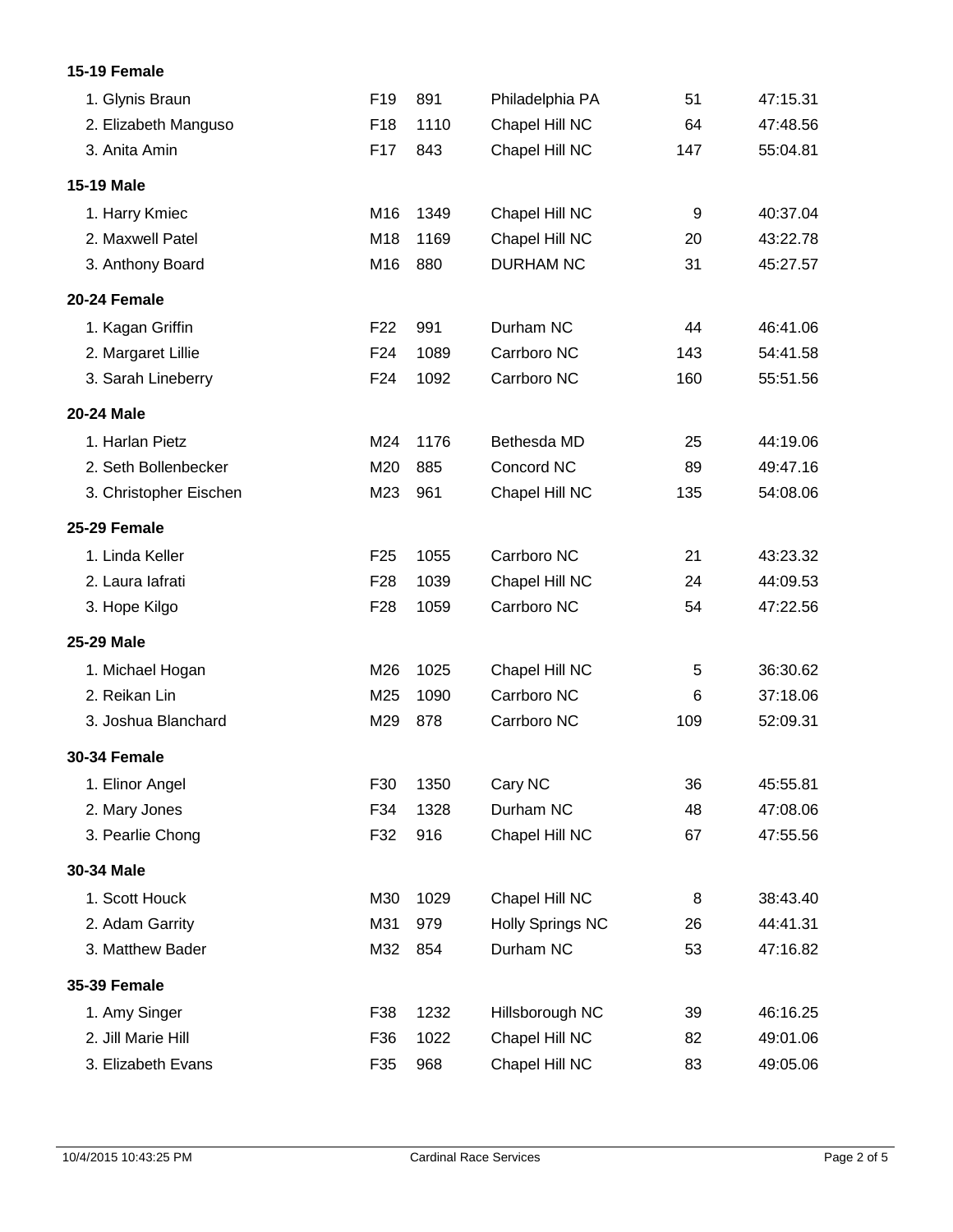### **35-39 Male**

| 1. Jason Marshall       | M38             | 1115 | Cary NC          | 10  | 40:50.31 |
|-------------------------|-----------------|------|------------------|-----|----------|
| 2. Drew Kelley          | M35             | 1056 | Chapel Hill NC   | 22  | 43:36.81 |
| 3. Aaron Beyerlein      | M39             | 874  | Carrboro NC      | 23  | 43:49.81 |
| 40-44 Female            |                 |      |                  |     |          |
| 1. Erika Wise           | F40             | 1311 | Carrboro NC      | 76  | 48:27.82 |
| 2. Tina Clossick        | F44             | 920  | Chapel Hill NC   | 95  | 50:19.32 |
| 3. Kathryn Salisbury    | F43             | 1214 | <b>GRAHAM NC</b> | 114 | 52:36.31 |
| 40-44 Male              |                 |      |                  |     |          |
| 1. Michael Papazoglou   | M44             | 1167 | Chapel Hill NC   | 16  | 42:35.81 |
| 2. Baoxin Zhang         | M43             | 1317 | Chapel Hill NC   | 19  | 43:11.57 |
| 3. Chris Hoover         | M43             | 1336 | Chapel Hill NC   | 35  | 45:45.81 |
| 45-49 Female            |                 |      |                  |     |          |
| 1. Michelle Hickerson   | F46             | 1021 | Chapel Hill NC   | 87  | 49:45.07 |
| 2. Tiffany Shubert      | F45             | 1230 | Chapel Hill NC   | 117 | 52:45.81 |
| 3. Sonia Davis          | F49             | 941  | Chapel Hill NC   | 127 | 53:27.31 |
| 45-49 Male              |                 |      |                  |     |          |
| 1. Glenn Gay            | M49             | 980  | Chapel Hill NC   | 27  | 45:00.76 |
| 2. Richard Stern        | M48             | 1251 | Chapel Hill NC   | 52  | 47:16.33 |
| 3. Glenn Schleicher     | M49             | 1220 | Chapel Hill NC   | 55  | 47:27.57 |
| 50-54 Female            |                 |      |                  |     |          |
| 1. Cathy Mencarini      | F <sub>51</sub> | 1130 | Durham NC        | 91  | 49:58.31 |
| 2. Kari Wilkinson       | F <sub>54</sub> | 1305 | Mebane NC        | 93  | 50:12.31 |
| 3. Elizabeth Carey      | F <sub>53</sub> | 1321 | Pittsboro NC     | 121 | 53:06.56 |
| 50-54 Male              |                 |      |                  |     |          |
| 1. John Boggess         | M51             | 883  | Chapel Hill NC   | 32  | 45:36.31 |
| 2. Scott Brewner        | M53             | 894  | Durham NC        | 33  | 45:43.32 |
| 3. David Kaminski       | M51             | 1052 | Carrboro NC      | 34  | 45:43.82 |
| <b>55-59 Female</b>     |                 |      |                  |     |          |
| 1. Carolyn Crump        | F <sub>59</sub> | 935  | Carrboro NC      | 145 | 54:48.06 |
| 2. Vivian Li            | F <sub>58</sub> | 1088 | Durham NC        | 165 | 56:05.31 |
| 3. anne mandeville-long | f56             | 1109 | Chapel Hill NC   | 172 | 56:30.71 |
| 55-59 Male              |                 |      |                  |     |          |
| 1. michael wilkinson    | m <sub>55</sub> | 1306 | Mebane NC        | 58  | 47:28.82 |
| 2. Eric Paul            | M58             | 1171 | Carrboro NC      | 59  | 47:30.31 |
| 3. Tom Hoerger          | M56             | 1024 | Chapel Hill NC   | 66  | 47:49.56 |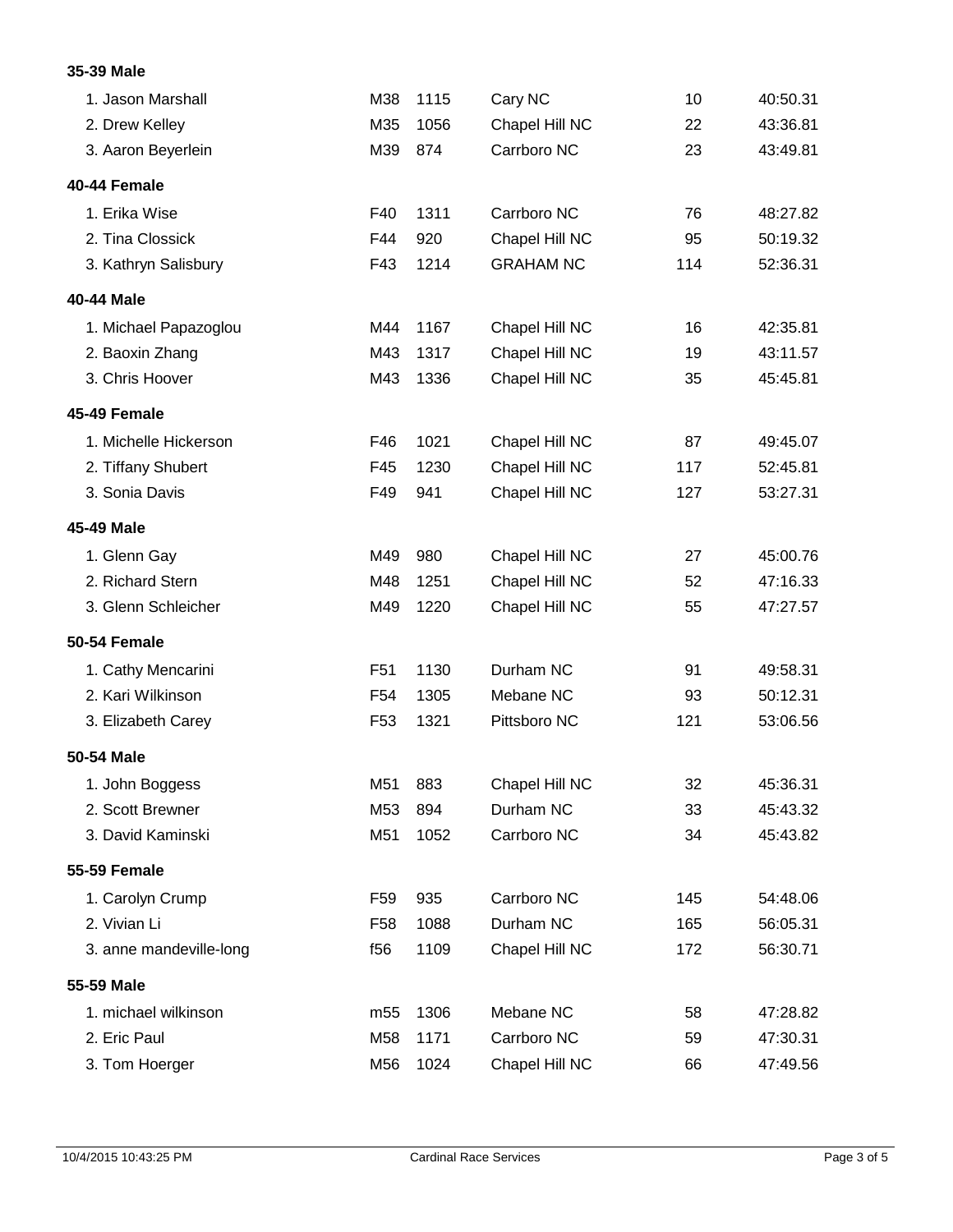### **60-64 Female**

| 1. Joanne Gardner                      | F60 | 977  | Chapel Hill NC    | 80  | 48:53.81    |
|----------------------------------------|-----|------|-------------------|-----|-------------|
| 2. Kevin McNeilly                      | F63 | 1343 | Carrboro NC       | 107 | 51:53.06    |
| 3. Diana Knechtel                      | F63 | 1330 | Chapel Hill NC    | 221 | 01:01:05.56 |
| 60-64 Male                             |     |      |                   |     |             |
| 1. David Couper                        | M61 | 930  | Chapel Hill NC    | 15  | 42:34.56    |
| 2. George Howe                         | M60 | 1032 | <b>RALEIGH NC</b> | 57  | 47:28.32    |
| 3. Emilio Darduini                     | M60 | 1344 | Raleigh NC        | 69  | 48:09.56    |
| 65-69 Female                           |     |      |                   |     |             |
| 1. Sheelagh Anderson                   | F68 | 845  | Carrboro NC       | 261 | 01:04:43.81 |
| 2. Maryann Smith                       | F65 | 1236 | Pittsboro NC      | 316 | 01:10:29.81 |
| 3. Unassigned - 2 Eligible Registrants |     |      |                   |     |             |
| 65-69 Male                             |     |      |                   |     |             |
| 1. don sellers                         | M65 | 1227 | Siler City NC     | 103 | 51:42.81    |
| 2. Jim Hotelling                       | m68 | 1354 | Chapel Hill NC    | 125 | 53:12.81    |
| 3. Unassigned - 3 Eligible Registrants |     |      |                   |     |             |
| <b>75 and Above Female</b>             |     |      |                   |     |             |
| 1. Sharon Roggenbuck                   | F76 | 1203 | Hillsborough NC   | 362 | 01:19:58.82 |
| 2. Unassigned - 1 Eligible Registrants |     |      |                   |     |             |
| 3. Unassigned - 1 Eligible Registrants |     |      |                   |     |             |
| <b>75 and Above Male</b>               |     |      |                   |     |             |
| 1. Jerry Surh                          | M76 | 1260 | Carrboro NC       | 224 | 01:01:28.32 |
| 2. Bill Powers                         | M81 | 1184 | Chapel Hill NC    | 354 | 01:17:30.57 |
| 3. Paul Naylor                         | M77 | 1154 | Durham NC         | 378 | 01:34:20.11 |
| <b>70-74 Female</b>                    |     |      |                   |     |             |
| 1. Mary McKown                         | F74 | 1127 | Chapel Hill NC    | 371 | 01:26:38.12 |
| 2. Unassigned - 1 Eligible Registrants |     |      |                   |     |             |
| 3. Unassigned - 1 Eligible Registrants |     |      |                   |     |             |
| <b>70-74 Male</b>                      |     |      |                   |     |             |
| 1. wade clark                          | m70 | 919  | Pittsboro NC      | 40  | 46:23.06    |
| 2. Thomas Griffin                      | M70 | 992  | Cary NC           | 175 | 56:40.08    |
| 3. Unassigned - 4 Eligible Registrants |     |      |                   |     |             |
| <b>Athena</b>                          |     |      |                   |     |             |
| 1. Laura Wessell                       | F47 | 1300 | Hillsborough NC   | 185 | 57:31.31    |
| 2. Anna Straight                       | F44 | 1253 | Chapel Hill NC    | 232 | 01:01:40.06 |
| 3. julie bunce                         | f51 | 900  | Chapel Hill NC    | 344 | 01:14:07.81 |